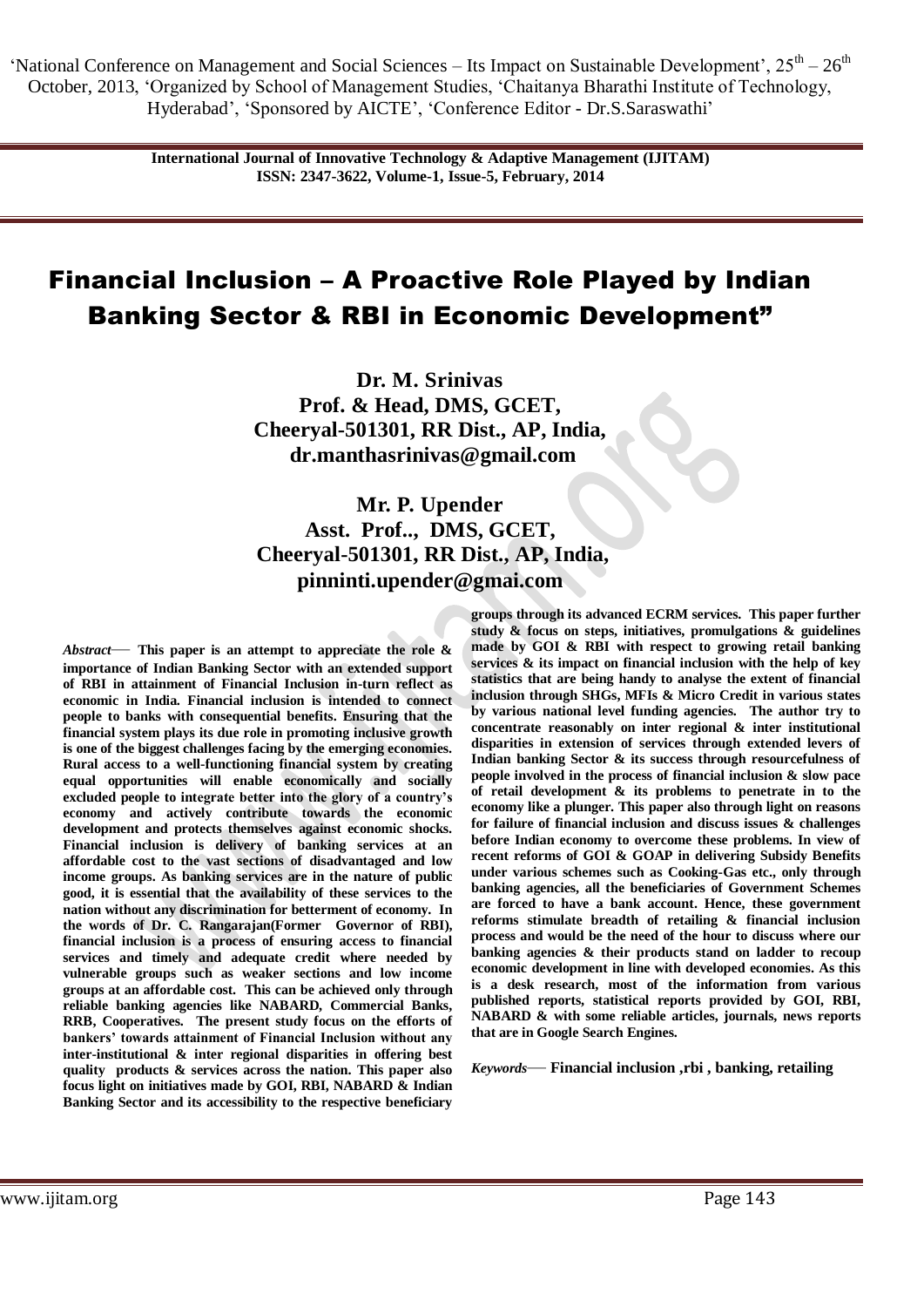> **International Journal of Innovative Technology & Adaptive Management (IJITAM) ISSN: 2347-3622, Volume-1, Issue-5, February, 2014**

#### I. INTRODUCTION

Financial inclusion denotes delivery of credit and other financial services at an affordable cost to the vast sections of the disadvantaged and low-income groups. The objective of financial inclusion is to extend the scope of activities of the organized financial system to include within its ambit people with low incomes. Through graduated credit, attempts must be to lift the poor from one level to another so that they come out of poverty. NSSO data reveal that 45.9 million farmer households in the country (51.4%), out of a total of 89.3 million households do not access credit, either from institutional or non-institutional sources. Further, despite the vast network of bank branches, only 27% of total farm households are indebted to formal sources (of which one-third also borrow from informal sources). The institutions which currently provide financial services in the rural areas include branches of commercial banks, regional rural banks, cooperative societies and microfinance institutions. What is now required is finding the ways and means to effect improvements within the existing formal credit delivery mechanism and to evolve new models for extending outreach. In a broad sense, we need to address issues on the supply side as well as demand side. The financially excluded sections require products which are customized to meet their needs. Financial exclusion is also caused by demand side issues. Unless steps are taken on the demand side that is in the "real sectors" mere supply side solutions from the financial sector will not work. Credit is necessary for this, but not sufficient. Credit has to be an integral part of an overall programme aimed at improving the productivity and income of small farmers and other poor households. This is the reason why the Reserve Bank of India is placing a lot of emphasis on financial inclusion & the same can be used for extension of retail banking service across the country. In India the focus of the financial inclusion at present is confined to ensuring a bare minimum access to a savings bank account without frills, to all. Internationally, the financial exclusion has been viewed in a much wider perspective. Having a current account / savings account on its own, is not regarded as an accurate indicator of financial inclusion. There could be multiple levels of financial inclusion and exclusion. Importance of financial inclusion arises from the problem of financial exclusion of nearly 3 billion people from the formal financial services across the world. The review of literature suggests that the most operational definitions are context-specific, originating from country-specific problems of financial exclusion and socioeconomic conditions. Thus, the context-specific dimensions of

financial exclusion assume importance from the public policy perspective. In the Indian context, The financial services include the entire gamut - savings, loans, insurance, credit, payments etc. By providing these services, the aim is to help them come out of poverty.

#### II. OBJECTIVES

- To Study the Financial Inclusion Practices in Indian Banking Sector
- To Study Indicators of Financial Inclusion of GOI
- To Study the objectives, Scope & Limitations of Financial Inclusion
- To observe the focus of RBI towards Financial Inclusion
- To Observe the reasons for failure of Financial Inclusion in India
- To Study the Global Experience of Financial Inclusion
- To Study the Issues & Challenges of Indian Banking Sector

#### III. METHODOLOGY

This is a desk research most of the data collected from the published reports of RBI, NABARD, GOI & journals & internet search engines like Google etc.

#### *Origin & Growth of Banking in India:*

Banking initiated in India 18th century. The oldest bank is the [State Bank of India,](http://en.wikipedia.org/wiki/State_Bank_of_India) a government-owned bank started in June 1806 and largest commercial bank in the country. In 1969, GOI nationalized the 14 commercial banks. As of now, India has 96 Scheduled Commercial Banks(SCBs), 27 Public Sector Banks, 31 private banks & 38 foreign banks.. As per RBI Reports, the assets stake of public sector is 67.2%, foreign banks is 18.7% , RRBs is 2.75%, Cooperative Banks is 3.4% & LABs is 1.5% in banking sector.

#### IV.LIMITATIONS OF THE STUDY

- Plenty & Redundant secondary data make article more general rather specific
- Most of the published data is from Reports RBI & NABARD reports
- Data supposed to be represented as it is in annual reports.
- Confidential information & statistics cannot be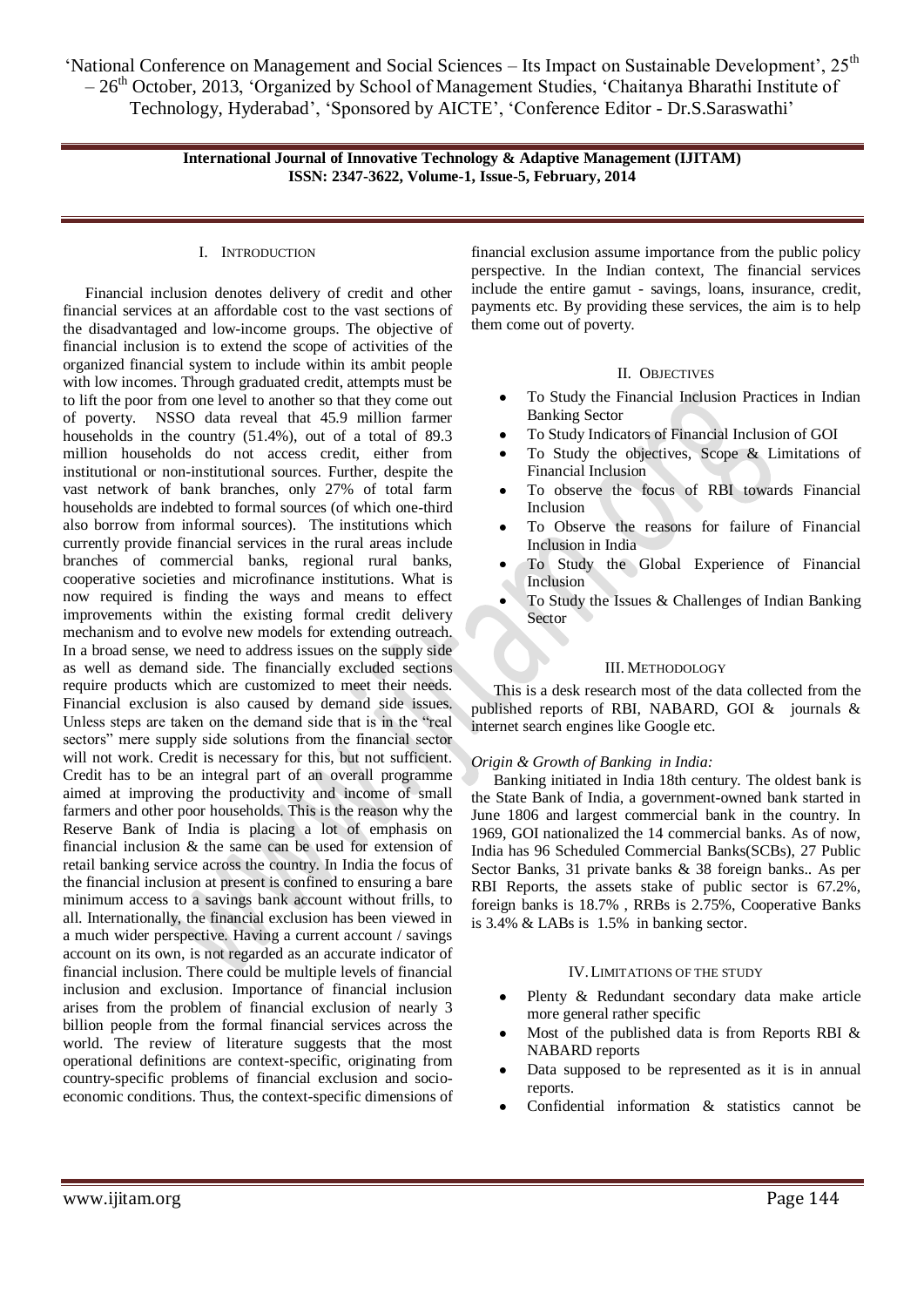### **International Journal of Innovative Technology & Adaptive Management (IJITAM) ISSN: 2347-3622, Volume-1, Issue-5, February, 2014**

.

revealed by retail bankers due to their institutional restrictions.

# *Glimpses of Global Financial Inclusion*

In many developed countries most of the population have bank accounts e.g., 99%- Denmark, 96%-Germany, 91%- USA & 96%- France(Peachy and Roe, 2004). Surprisingly, countries with low levels of income inequality exhibited lower levels of financial exclusion, e.g. Sweden- 2%, Germany-4% & Belgium-5%(Buckland et al, 2005) and countries with high levels of inequality record higher levels of banking exclusion e.g., Portugal-17%. Different enactments towards financial inclusion globally, In Sweden-banks cannot refuse to open a saving or deposit account; France-right to a bank account; US-Community Reinvestment Act in 1997(Caskey et al, 2006 & Kempson et al, 2000). The financial inclusion initiatives in different countries illustrate the extent & impact of the financial inclusion across several select countries.

### *Glimpses of Financial Inclusion in India*

India has experienced a paradigm shift & growth in the past few decades. Low-Income Indian Rural Households in the economy most of the times adhere to informal channels of credit. They have little awareness & denied access to banking & insurance products, which will protect them from unforeseen circumstances. Rural Households expect security & safety of deposits, low transaction costs, convenience/frequency of operation, lower documentation, frequent deposits, access to credit/remittances which will best fit to their income or consumption from the formal financial systems. Banking agencies expected to play an important role to play in this direction and RRBs was another innovation to serve poor people in better way.

### *Financial Inclusion & Inclusive Growth In India*

Annual Average Growth is around 3.5% during 1950-1980; around 6.0% during1980-1990; 8.8% during 2004-2007. Indian economy experienced a very higher growth rate of 9.6% in the year 2007. India has 135 million financially excluded households. It is universally accepted that the rural poor need financial assistance at reasonable costs. The liberalization policies tempted the banking agents to tap more profitable business opportunities at the cost of weakersections of the society. The large sections of financially excluded were farmers, labourer, oral-lessees, self-employed & unorganized small enterprises, urban-slum, migrants. The due reason may be weak-extension of formal credit to the rural-poor(Mohan, 2006). It should be aim of any economy to attain inclusive growth by involving all sections of households in the economic development process.

### *Initiatives for Financial Inclusion in India*

The broad strategy for financial inclusion in India in recent years comprises the following elements:

- Focus on backward/unbanked areas through NGOs, MFIs, CSOs and BCs
- Focusing on SLBCs, DCCs, COOPs, & RRBs;
- Use of technology  $&$  No frills accounts
- Financial literacy & credit counseling
- Creating synergies between the formal and informal segments

### *Steps towards Financial Inclusion by GOI*

- Branch Expansion through RRBs with due emphasis on credit
- Priority Sector Lending with DIR & Government subsidies
- DIRS through the formal agencies

### *Remedial Financial Inclusion Measures Taken-up by RBI*

- SACP to agriculture through KCC & GCC
- Micro Finance & Micro Credit through SHG concept
- NABARD & RBI initiatives
- Regulation of bankers & Revisiting banking policies to provide extensive services
- Financial inclusion through No-Frill Accounts & OD in SB A/c & Relaxed KYC Norms
- Services of intermediaries by introducing technology products/services
- Allowing RRBs, COOPs to sell Insurance and Financial Products
- Financial Literacy Programs & Creation of Special Funds with 100% Financial Inclusion as prime objective

### *Indicators of Financial Exclusion*

- Credit Accounts per 100 persons with all the institutions
- Savings Accounts per 100 persons with all the institutions
- Loans from the institutional and non-institutional sources only for emergency purposes
- Critical Exclusion in terms of credit is manifest
- Even rich people are excluded and have to depend on non institutional sources for loan purposes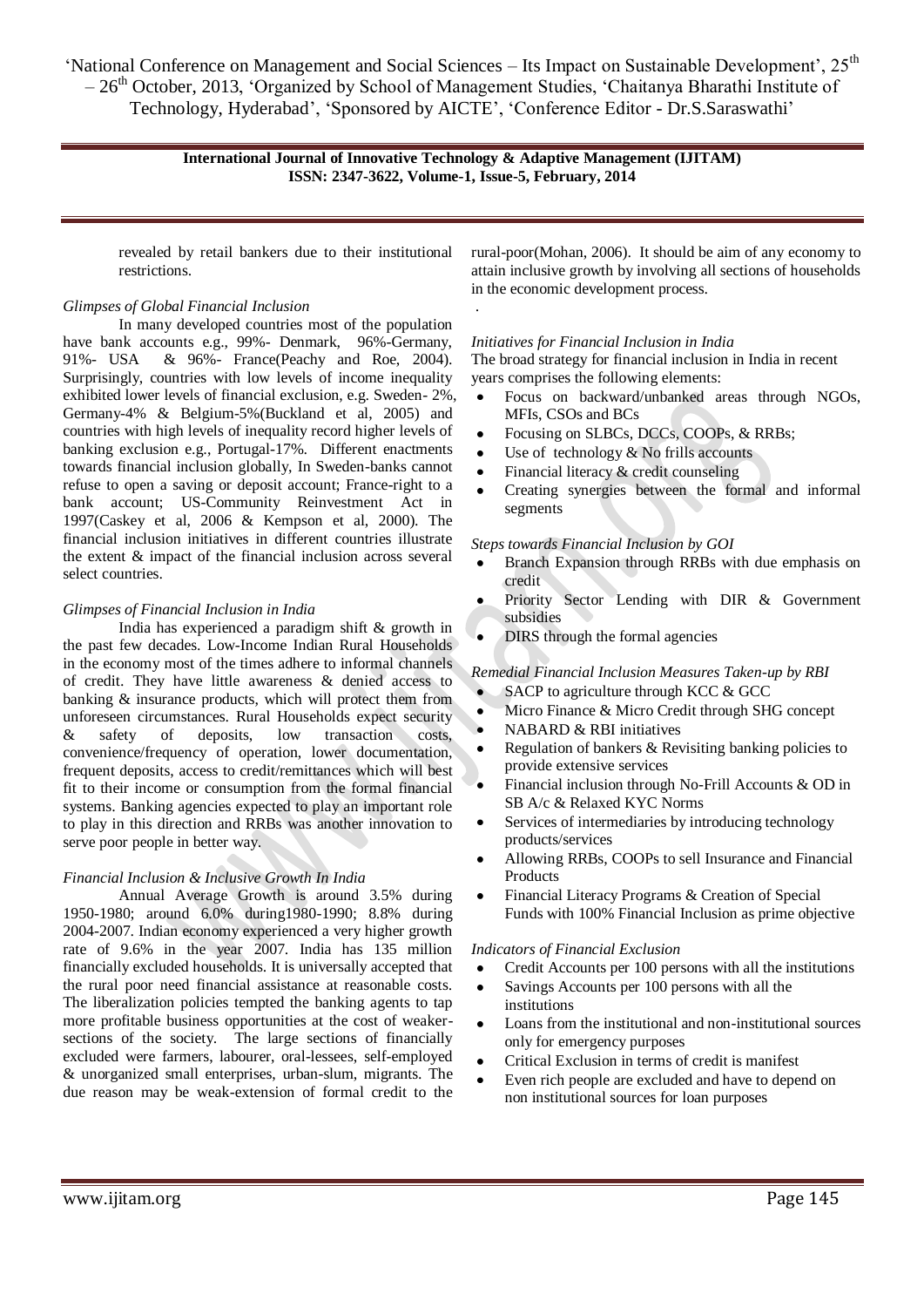### **International Journal of Innovative Technology & Adaptive Management (IJITAM) ISSN: 2347-3622, Volume-1, Issue-5, February, 2014**

- Number of No-Frill Accounts & Number of rural bank  $\bullet$ branches
- Number of ATMs & Number of POS
- Number of Debit Cards, KCC & GCC issued by PSBs
- Number of Mobile phones do not have a bank account

*Reasons for Failure of Financial Inclusion*

- Absence of technology, reach & coverage
- $\bullet$ Lack of infrastructure & Financial Products & Stubbornness
- Credit Delivery Channels & Appropriate Business model
- Less Participation by Stakeholders & Compassion towards poor

*Issues and Challenges of Indian Banking Sector*

- Banking & Branch Network and Credit Delivery Model
- Poverty & Aversion for Financial Inclusion
- High Operational Cost & Restrictive BC model Limitation of cash delivery points & Pro-Active
- Participation of Technology-Players
- Lack of stake-holder participation

# *Parameters of Financial Inclusion*

It was identified that there is a severe gender exclusion till the introduction of SHG & DWCRA groups and entry of NGOs; later the statistics proved that there is substantial & representative growth recorded in financial inclusion process by way opening SB A/Cs., Loan A/Cs and Term Deposit A/Cs with formal banking agents.

| No            | Description         | Women(lakhs) | Total   | Women   |
|---------------|---------------------|--------------|---------|---------|
|               |                     |              | (lakhs) | as % of |
|               |                     |              |         | total   |
|               | SHG saving in       | 53.1         | 69.53   | 76.4    |
|               | Units               |              |         |         |
| $\mathcal{L}$ | <b>SHG</b> credit   | 12.94        | 15.87   | 81.5    |
|               | <b>Linked Units</b> |              |         |         |
| $\mathcal{R}$ | SHG loan            | 38.98        | 48.51   | 80.4    |
|               | outstanding in      |              |         |         |
|               | units               |              |         |         |

# *Growth through SHG-Bank Linkage*

It was further experienced from previous statistics that there was a remarkable & representative growth recorded by SHG linkage with formal financial institution through

| CELE LIELD CROLID RANIV LINIVACE DROCRAMME                |  |  |  |  |  |  |  |
|-----------------------------------------------------------|--|--|--|--|--|--|--|
| A/Cs and Term Deposit A/Cs with formal banking agents.    |  |  |  |  |  |  |  |
| financial inclusion process by way opening SB A/Cs., Loan |  |  |  |  |  |  |  |

| JEE HIEF ONOOF DAINN EINNAOL FNOONAININIE<br>(Amount in Rupees Billion) |                                         |                          |                           |                              |                              |                |
|-------------------------------------------------------------------------|-----------------------------------------|--------------------------|---------------------------|------------------------------|------------------------------|----------------|
| Year                                                                    | No. of SHGs Financed by<br><b>Banks</b> |                          | <b>Bank Loan</b>          |                              | Refinance                    |                |
| (End-<br>March)                                                         | During the<br>year                      | Cumulat<br>ive           | <b>During</b><br>the year | Cumu<br>lative               | <b>During</b><br>the<br>year | Cumul<br>ative |
| 1992-93                                                                 | 255                                     | 255                      | 0.00                      | 0.00                         | 0.00                         | 0.00           |
| 1993-94                                                                 | 365                                     | 620                      | 0.00                      | 0.01                         | 0.00                         | 0.00           |
| 1994-95                                                                 | 1502                                    | 2122                     | 0.02                      | 0.02                         | 0.02                         | 0.02           |
| 1995-96                                                                 | 2635                                    | 4757                     | 0.04                      | 0.06                         | 0.04                         | 0.06           |
| 1996-97                                                                 | 3841                                    | 8598                     | 0.06                      | 0.12                         | 0.05                         | 0.11           |
| 1997-98                                                                 | 5719                                    | 14317                    | 0.12                      | 0.24                         | 0.11                         | 0.21           |
| 1998-99                                                                 | 18678                                   | 32995                    | 0.33                      | 0.57                         | 0.31                         | 0.52           |
| 1999-00                                                                 | 81780                                   | 114775                   | 1.36                      | 1.93                         | 0.98                         | 1.50           |
| 2000-01                                                                 | 149050                                  | 263825                   | 2.88                      | 4.81                         | 2.51                         | 4.01           |
| 2001-02                                                                 | 197653                                  | 461478                   | 5.45                      | 10.26                        | 3.96                         | 7.97           |
| 2002-03                                                                 | 255882                                  | 717360                   | 10.22                     | 20.49                        | 6.22                         | 14.19          |
| 2003-04                                                                 | 361731                                  | 1079091                  | 18.56                     | 39.04                        | 7.05                         | 21.24          |
| 2004-05                                                                 | 539365                                  | 1618456                  | 29.94                     | 68.98                        | 9.68                         | 30.92          |
| 2005-06                                                                 | 620109                                  | 2238565                  | 44.99                     | 113.9<br>7                   | 10.68                        | 41.60          |
| 2006-07                                                                 | 1105749                                 | ٠                        | 65.70                     | ÷,                           | 12.93                        | 54.53          |
| 2007-08                                                                 | 1227770                                 | $\blacksquare$           | 88.49                     | L.                           | 16.16                        | 70.68          |
| 2008-09                                                                 | 1609586                                 | ä,                       | 122.54                    | $\Box$                       | 26.20                        | 96.88          |
| 2009-10                                                                 | 1586822                                 | ÷,                       | 144.53                    | $\qquad \qquad \blacksquare$ | 31.74                        | 128.62         |
| 2010-11                                                                 | 1196134                                 |                          | 145.48                    | ÷,                           | 31.74                        | 128.62         |
| 2011-12                                                                 | 1147878                                 | $\overline{\phantom{a}}$ | 165.35                    | ÷,                           | 30.73                        | 128.62         |
| Source: NABARD Reports                                                  |                                         |                          |                           |                              |                              |                |

AS PER Census report 2011, 58.7%households are availing banking services in the country . There are 102,343 branches of SCBs in the country, out of which 37,653(37.08%) bank branches are in the rural areas and 64390(62.9%) in urban area of the country .The no .of ATMs of public sector banks are 8552 in rural area and 61100 are in urban area and in private sector banks 3009 ATMs are located in urban ,40092 ATMs are located in urban as per departmental services of india as on 31-3-2013 . According to the data maintained by RBI, as in December, 2012, there were over 1,15,2000 BCs deployed by Banks.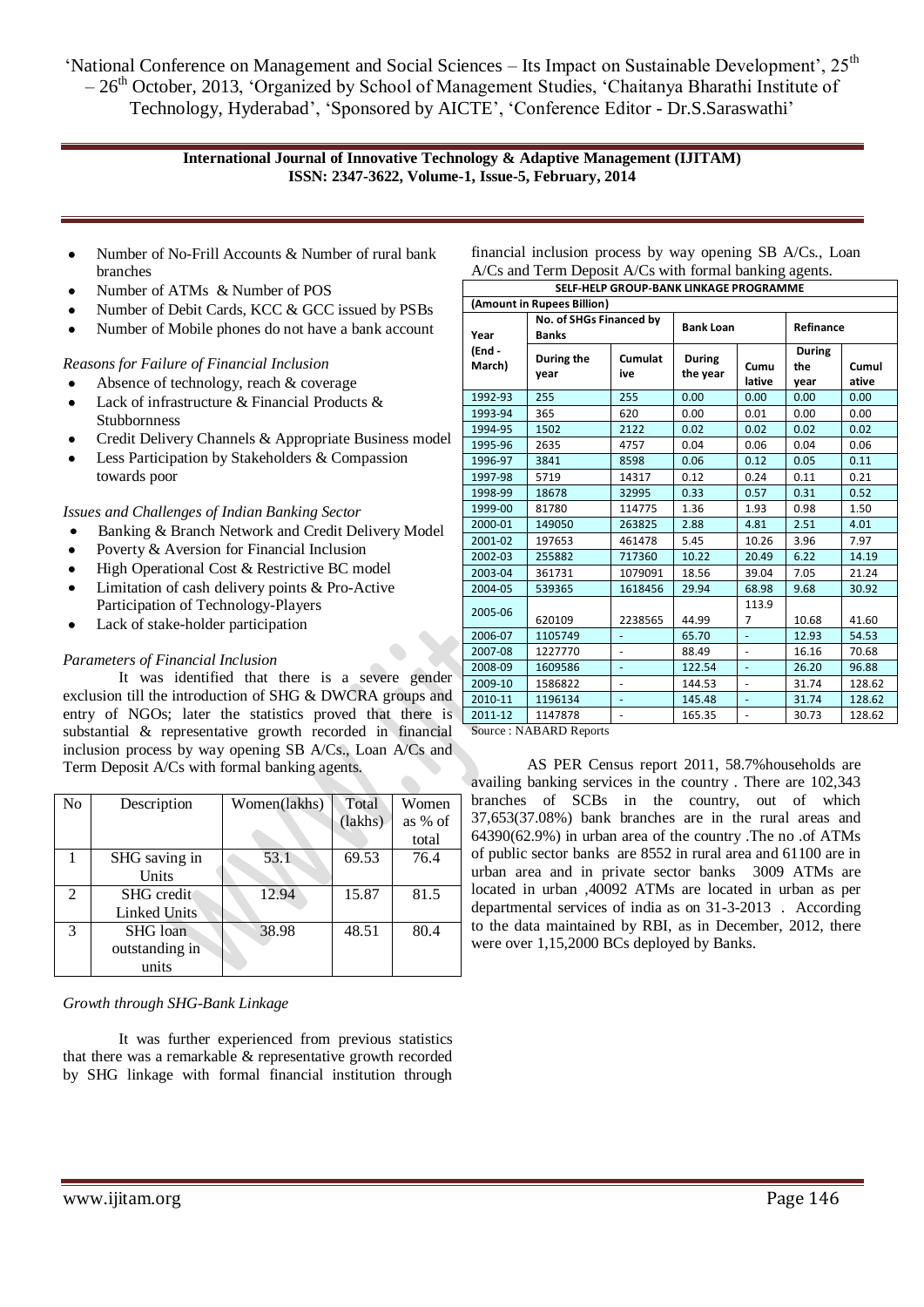> **International Journal of Innovative Technology & Adaptive Management (IJITAM) ISSN: 2347-3622, Volume-1, Issue-5, February, 2014**

| Regi<br>on         | Cur<br>rent<br>A/C<br>S      | Savi<br>ngs<br>A/C<br>S | Total<br>Populati<br>on | Adult<br>Populati<br>on<br>(Above<br>19 years) | Tota<br>1 No.<br>Of<br>A/C<br>S | No. of<br>A/Cs<br>Per<br>100<br>Perso<br>ns | No. of<br>$A/Cs$ Per<br>100 <sub>of</sub><br>adult<br>pop. |
|--------------------|------------------------------|-------------------------|-------------------------|------------------------------------------------|---------------------------------|---------------------------------------------|------------------------------------------------------------|
| Nort<br>hern       | 421<br>570<br>1              | 5241<br>6125            | 132676<br>462           | 6782231<br>2                                   | 5663<br>1826                    | 43                                          | 84                                                         |
| Nort<br>h-<br>East | 476<br>603                   | 6891<br>081             | 384950<br>89            | 1970898<br>2                                   | 7367<br>684                     | 19                                          | 37                                                         |
| East<br>ern        | 181<br>421<br>9              | 4787<br>6140            | 227613<br>073           | 1221361<br>33                                  | 4969<br>0359                    | 22                                          | 41                                                         |
| Cent<br>ral        | 220<br>221<br>7              | 6425<br>4189            | 255713<br>495           | 1293166<br>77                                  | 6645<br>6406                    | 26                                          | 51                                                         |
| West<br>ern        | 317<br>810<br>2              | 4952<br>5101            | 149071<br>747           | 8618220<br>6                                   | 5270<br>3203                    | 35                                          | 61                                                         |
| Sout<br>hern       | 466<br>601<br>$\overline{4}$ | 8338<br>6898            | 223445<br>381           | 1355742<br>25                                  | 8805<br>2912                    | 39                                          | 65                                                         |
| $All-$<br>India    | 165<br>528<br>56             | 3043<br>4953<br>4       | 102701<br>5247          | 5410315<br>53                                  | 3209<br>0239<br>$\theta$        | 31                                          | 59                                                         |
| AP                 | 115<br>640<br>5              | 2397<br>4580            | 757275<br>41            | 4423191<br>8                                   | 2513<br>0985                    | 33                                          | 57                                                         |

**Coverage of Banking Services:**

Source: NABARD Annual Reports

Recent RBI reports are revealing the facts that central region stands first in FI process because of its population volume followed by southern & central regions. The lowest of all regions was recorded in FI process by north eastern region again because of population size. If somebody consider it per 100 adults, the first place was replaced by Northern Region followed by Southern & Western Regions. Hence it can easily be observed that there is no significant correlation between population statistics & financial inclusion, focus light on need for retail banking products in most of the regions.

# *Penetration of Micro Finance*

The panacea to avoid the rural poverty is micro finance. The access to timely and adequate credit and other financial services for the weaker sections of the society at an affordable cost is essential for the overall economic development of the society. The following table show the

Micro Finance Penetration Index (MFPI) and Micro Finance Poverty Penetration Index (MFPPI).

TABLE RANKING OF SELECTED STATES BASED ON MFPI

| <b>AND MFPPI</b>              |      |                               |              |  |  |  |
|-------------------------------|------|-------------------------------|--------------|--|--|--|
| $Top-5$                       |      |                               |              |  |  |  |
| <b>MFPI</b><br>State<br>State |      |                               | <b>MFPPI</b> |  |  |  |
| Manipur                       | 4.13 | Manipur                       | 7.06         |  |  |  |
| Pandichery                    | 3.46 | Andhra pradesh                | 6.24         |  |  |  |
| Andhra Pradesh                | 3.34 | pondicherry                   | 4.67         |  |  |  |
| Tamil Nadu                    | 2032 | Tamilnadu                     | 2.76         |  |  |  |
| 2.19<br>Orissa                |      | Skkim                         | 3.28         |  |  |  |
| Bottom-5                      |      |                               |              |  |  |  |
| Jammu &                       | 0.07 | 0.23<br>Mizoram               |              |  |  |  |
| Kashmir                       |      |                               |              |  |  |  |
| Mizoram                       | 0.32 | Jammu &                       | 0.46         |  |  |  |
|                               |      | Kashmir                       |              |  |  |  |
| New Delhi                     | 0.24 | Newdelhi                      | 0.45         |  |  |  |
| Punjab                        | 0.27 | Bihar                         | 0.42         |  |  |  |
| 0.21<br>Meghalaya             |      | <b>Uattar Pradesh</b><br>0.38 |              |  |  |  |
| Source: State Sector Reports  |      |                               |              |  |  |  |

The low MPPI ratio in states like Bihar and UP with a large proportion of households under povertyline indicates that considerable work has to be done in these states both by SBLP and MFIs.

### **FINDINGS, SUGGESTIONS, CONCLUSIONS & RECOMMENDATIONS**

- Less number of women linked in FI process
- Student & adolescent accounts processes need to be revisited
- RBI proactive measures to accelerate FI
- Poor financial literacy & Easy Education and Awareness of RBI through brochures
- Awareness of Zero balance a/c's & uses of bank accounts among rural households
- SHG-Linked SB A/Cs
- RBI Initiative to enhance Bank-Branch Network
- Government pensions, salary, tender bills, payments &  $\bullet$ subsidies through banks
- Focus on Inclusive Growth & Focus on Domestic Consumption and Investment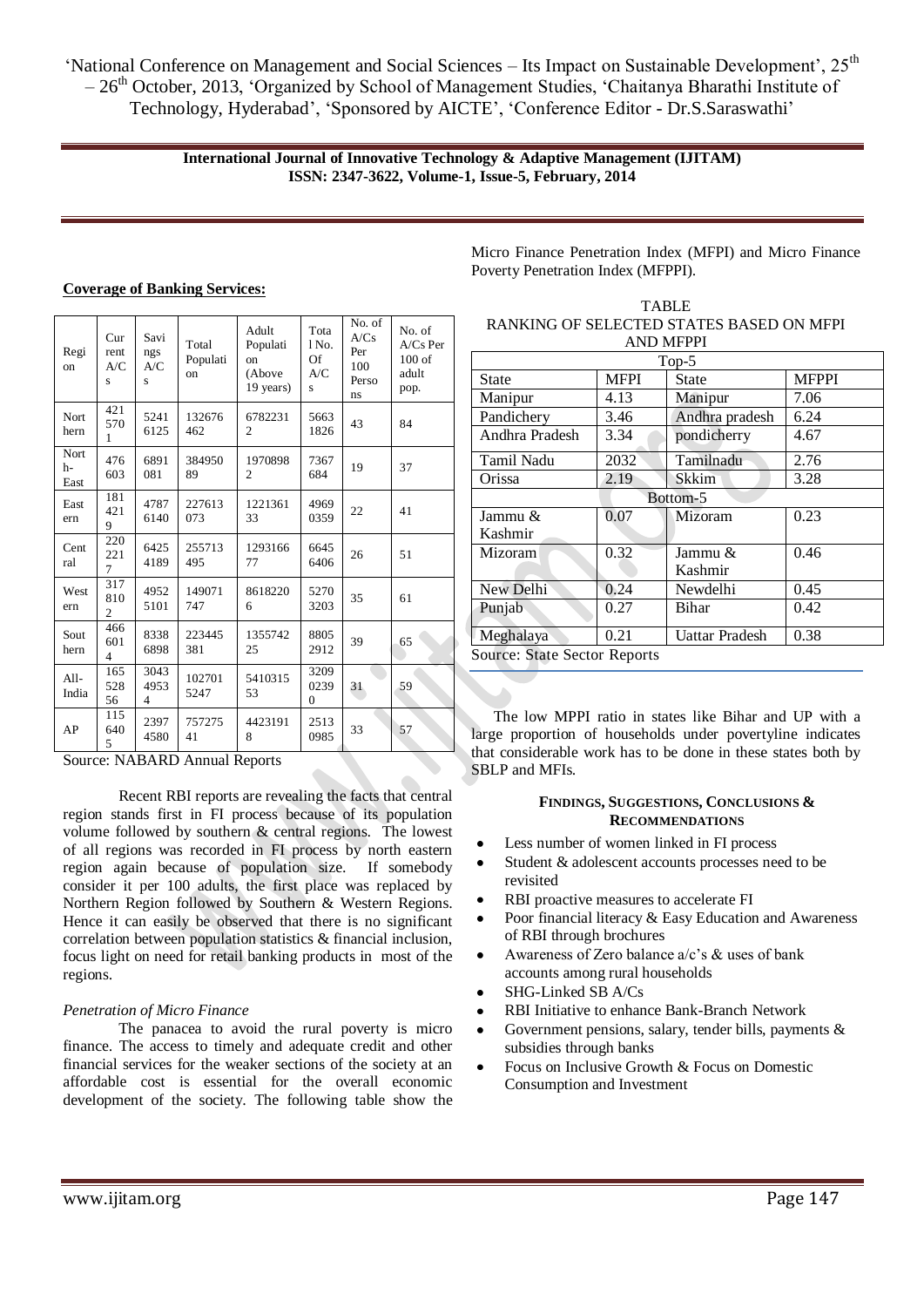# **International Journal of Innovative Technology & Adaptive Management (IJITAM) ISSN: 2347-3622, Volume-1, Issue-5, February, 2014**

- Focus on increased Social Sector Spending & Emphasis on giving benefits to poor clients.
- FI Technology players & Reduction of Cost.

# **CONCLUSIONS**

- Large quantum of global population were excluded from FI process in spite of reasonable efforts by many countries
- Only 34% of population engaged in formal banking services
- India has, 135 million financially excluded households
- The real rate of financial inclusion in India is also very  $\log$
- 40% of the bank account holders do not use their accounts even once a month.
- Many people come out of abject poverty conditions through FI process
- Financial inclusion provides formal identity, access to payments system & deposit insurance
- FI extend its scope to people with low incomes
- Banks have opened 80 million new accounts in more than 100000 out of 630000 Indian villages
- Only about 15 million of these accounts are operative
- FI will require a holistic approach on the part of the banks in creating awareness about financial products, education, and advice on money management, debt counselling, savings and affordable credit.
- The banks would have to evolve specific strategies to expand the outreach of their services
- Banking agencies need to redesign their business strategies to incorporate specific plans to promote financial inclusion
- Use of all resources MFIs/NGOs
- "The bottom of pyramid" may not be profit alone, low margins-high volumes to be considered
- All funding agencies should be prepared to think outside the box
- Empirical evidence shows that economic growth follows financial inclusion.
- FI will definitely increase the GDP in pace of economic development
- All budding entrepreneurs have to face these challenges and find solutions.
- Financial access will attract global market players and will increase employment & business
- Inclusive growth will act as a source of empowerment and allow people to participate more

#### **References:**

- India Year Book(Ministry Of Information)
- Yogana(Ministry Of Publications)  $\bullet$
- www.imf.com
- $\bullet$ [www.rbi.gov.in](http://www.rbi.gov.in/) Handbook of Statistics on Indian Economy 2012-13 TABLE NO. 71.
- [www.worldbank.com](http://www.worldbank.com/)
- Dept. of Financial Services
- NABARD reports
- NSSO Report
- Microfinanceindia.org ( state of the sector report 2011-2012)
- [www.sagepublication.com,](http://www.sagepublication.com/) new delhi , access development programme.
- Dr Chakrabarty KC, DG, RBI. Keynote address on "Furthering" Financial Inclusion through Financial Literacy and Credit Counselling'
- Reserve Bank of India (2006b), "Economic Growth, Financial Deepening and Financial Inclusion", Speech by Rakesh Mohan, DeputyGovernor of the Reserve Bank of India, November 20, available at [http://www.rbi.org.in.](http://www.rbi.org.in/)
- **Financial Inclusion – Issues in Measurement and Analysis**  (Keynote Address by Dr. K. C. Chakrabarty, Deputy Governor, Reserve Bank of India at the BIS-BNM Workshop on Financial Inclusion Indicators at Kuala Lumpur on November 5, 2012)
- Dr. C. Rangarajan, Speech of RBI Governor, RBI Annual Reports
- NSSO Reports
- NABARD Reports
- Dr. C. Rangarajan Committee (Report of the Committee on Financial Inclusion in India (2008))
- Dr. K.C. Chakrabarty, Deputy Governor, Reserve Bank of India at the FICCI – UNDP Seminar on "Financial Inclusion: Partnership between Banks, MFIs and Communities" at New Delhi on October 14 2011.
- The Hon'ble Finance Minister in his speech on Union Budget 2012-13
- Narayanan Memorial Lecture by Dr. Subir Gokarn, Deputy Gover nor, RBI at Sastra University, Kumbakonam on March 21, 2010).
- Dr. Subbarao(RBI Governor's Speech on FI on Platinum Jubilee Ceremony).
- RBI Monthly Bulletin Feb-12, 'money at the bottom of the pyramid'.
- 2012 RBI Annual Report
- RBI Annual Report 2010
- RBI Annual Report 2013
- Dr. K.C. Chakrabarty-Chairman, Financial Inclusion Advisory Committee (FIAC).
- RBI Annual Report 2010-Financial inclusion is an important process to attain the goal of inclusive growth.
- RBI Circular 30-11-2011, Financial Inclusion-Opening of Aadhaar Enabled Bank Accounts (AEBA), FIP routing, social security benefits cash transfers in respect of subsidies on Kerosene, LPG and Fertilizers, in villages with less than 2000 population.
- Keynote address by Dr K. C .Chakrabarty, Deputy Governor, RBI at the Central Bank of India SME Conclave on Dec 20, 2011 at Mumbai. Empowering MSMEs for Financial Inclusion and Growth - Issues and Strategies.